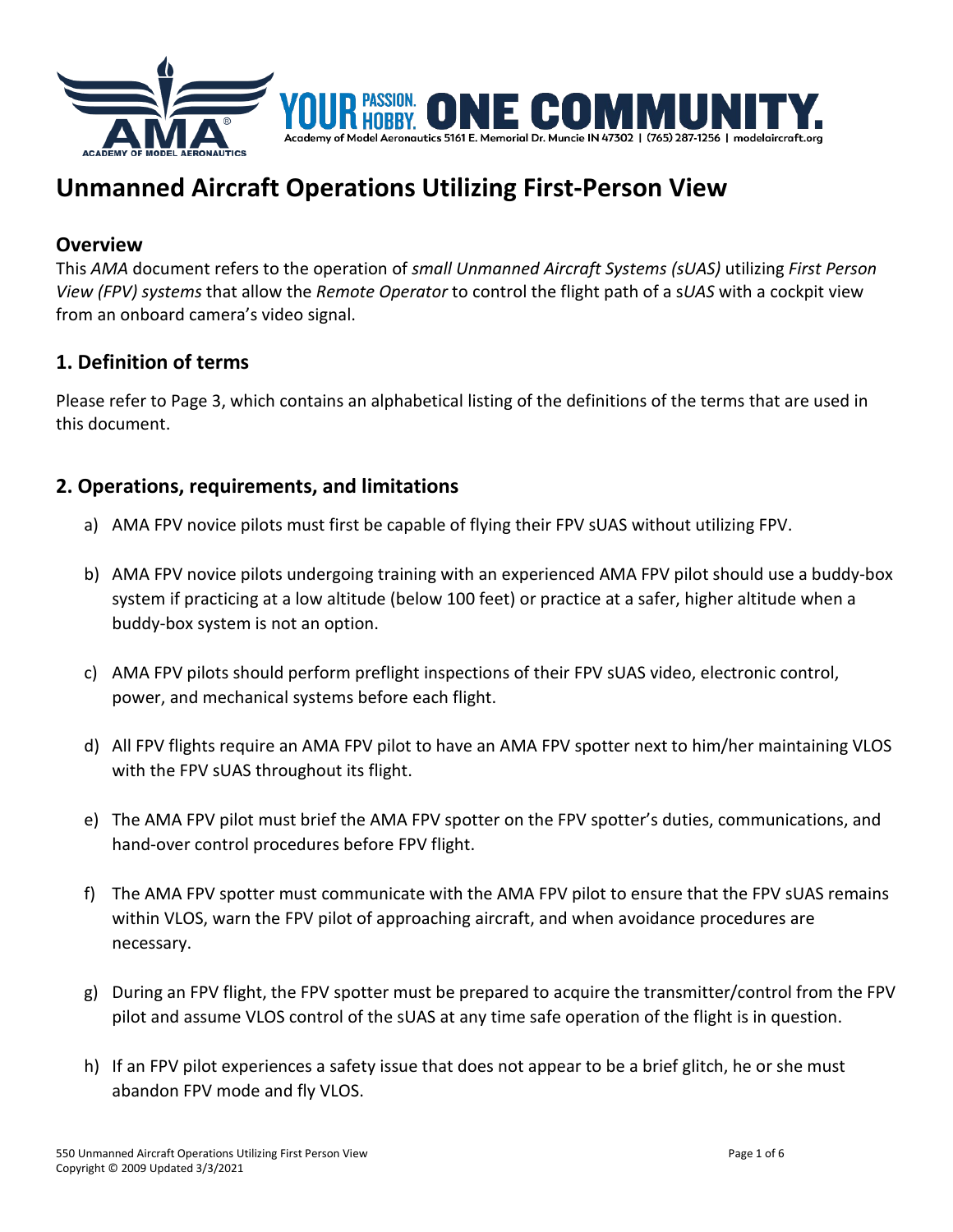- i) FPV pilots must perform an RC test flight without FPV by conventional VLOS after installing a new FPV system and/or after any changes or repairs to essential flight systems.
- j) UAS exceeding 55 pounds cannot use an FPV system for FPV flying.
- k) FPV pilots may control the flight path of FPV sUAS with a standard gimbal RC transmitter or a smartphone, tablet, smartwatch, laptop, or proprietary controller with AP mission software using RF telemetry modules for the control link.
- l) sUAS must operate on frequencies approved by the FCC for wireless video, radio control, and ground station telemetry systems. Some systems, because of power output or Amateur Band frequencies, will require FCC licensing (see AMA document #580 & #590).

# **3. Range, separation, altitude, weight, and speed.**

- a) **Range -** Flight range of sUAS is limited to VLOS of the AMA pilot/operator.
- b) **Separation** AMA pilots should maintain the flight path of their sUAS at safe minimum separation distances from pilots, helpers, spectators, vehicles, and structures as follows:
	- Model aircraft not exceeding 2.0 pounds should maintain a minimum separation of 10 feet from pilots/helpers, 25 feet from spectators, and 50 feet from vehicles/structures.
	- Models over 2 pounds should maintain a minimum separation of 25 feet from pilots/helpers, 60 feet from spectators, and 80 feet from vehicles or structures.
- c) **Altitude** Maximum altitudes of sUAS/model aircraft flights in controlled airspace are specified in fixed flying site Letters of Agreement with FAA Air Traffic Operations or determined through the FAA's UAS Facility Map and LAANC Authorization.
- d) **Weight** sUAS/model aircraft are limited to a maximum flying weight of 55 pounds for FPV flying.
- e) **Speed** sUAS/model aircraft utilizing an FPV system for flying are limited to a maximum safe speed within the designed flight envelope of the sUAS.

# **4. Recommendations and information**

- a) AMA FPV novice pilots should consider using a cockpit view flight simulator to become accustomed to FPV flight.
- b) AMA FPV pilots should consider using a programmable autopilot for their FPV sUAS to provide a return to launch or failsafe landing feature in the event of a loss of control link, video signal, or VLOS.
- c) When purchasing FPV operational systems, always try to select quality equipment from reputable dealers, ensure for compatibility with other onboard systems, and install components according to the manufacturer's instructions.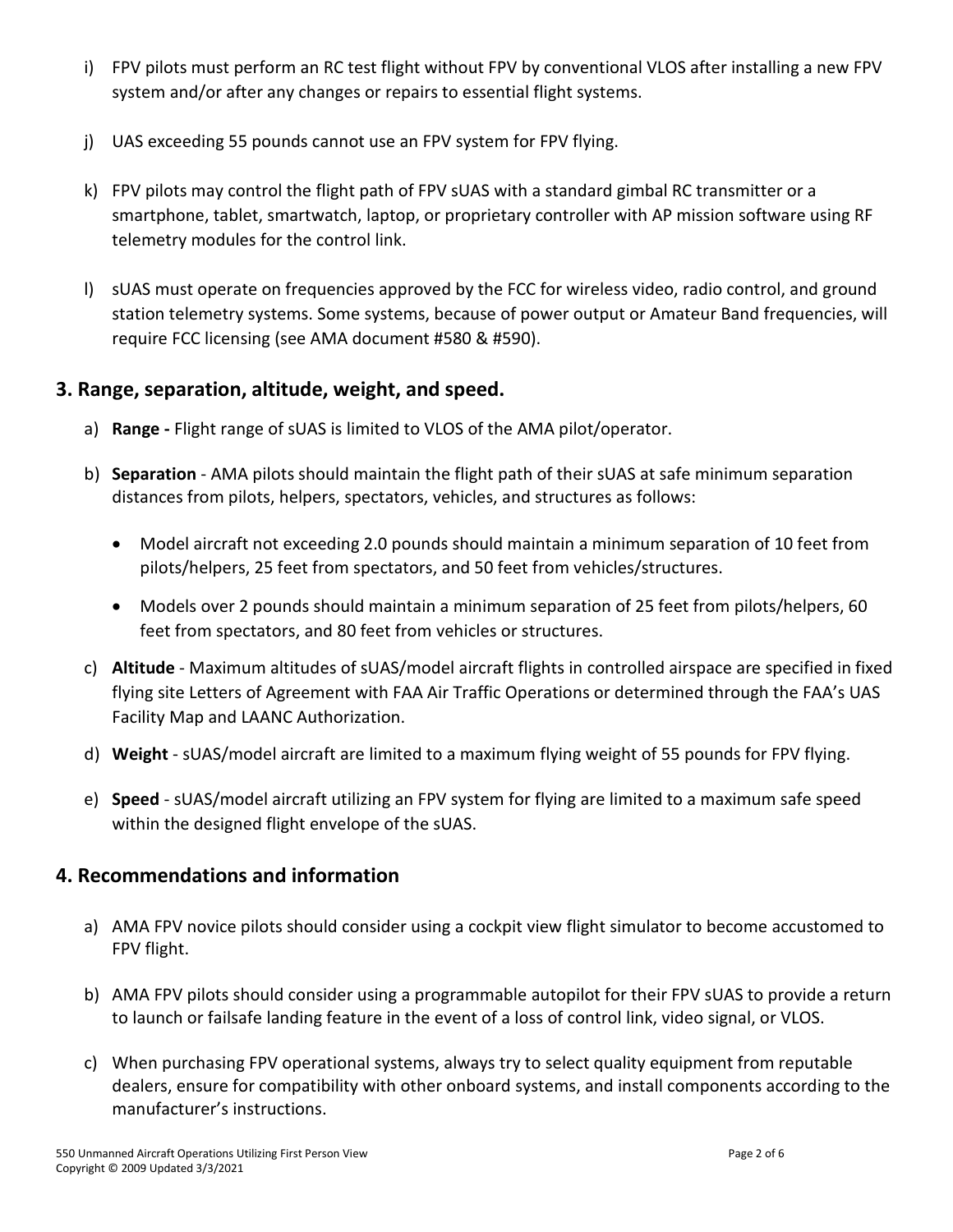# **5. Privacy protection safeguards**

- a) **Laws: Federal, State, and Local** AMA members must be aware of and observe any laws regulating the ownership and operation of sUAS.
- b) **Cameras/sensors** The use of imaging technology for aerial surveillance with radio-controlled sUAS capable of obtaining high-resolution photographs and/or video, or using any types of sensors for the collection, retention, or dissemination of surveillance data or information on individuals, homes, businesses, or property at locations where there is a reasonable expectation of privacy is strictly prohibited by the AMA, unless expressed written permission is obtained from the individual property owner(s) or manager(s).

**\_\_\_\_\_\_\_\_\_\_\_\_\_\_\_\_\_\_\_\_\_\_\_\_\_\_\_\_\_\_\_\_\_\_\_\_\_\_\_\_\_\_\_\_\_\_\_\_\_\_\_\_\_\_\_\_\_\_\_\_\_\_\_\_\_\_\_\_\_\_\_\_\_\_\_\_\_\_\_**

## **General rules for sUAS operations**

- a) AMA sUAS flights must be conducted in accordance with the AMA National Model Aircraft Safety Code, AMA supplemental rule documents, flying site specific rules, FAA regulations, and any laws relating to sUAS operations (see AMA document #105).
- b) AMA pilots must fly their sUAS strictly for recreational, personal or educational use.
- c) AMA pilots when flying sUAS either manually, or utilizing FPV, stabilization or autopilot systems for automated flight, must at all times maintain the sUAS within VLOS (see VLOS AMA document # 550A).
- d) AMA pilots when flying sUAS in controlled airspace must at all times maintain their sUAS within altitudes and boundaries specified in their Letter of Agreement or an altitude authorized through FAA's Low Altitude Authorization and Notification Capability (LAANC).
- e) All sUAS must not be flown in a careless or reckless manner or at locations where sUAS activities are prohibited, or in close proximity to crowds of people at outdoor sporting events, music festivals, political gatherings, firework displays, or beaches (see section 3b).
- f) All AMA pilots shall avoid flying sUAS directly over unprotected people, animals, vessels or structures so as not to endanger the life and property of others who are not directly involved in the sUAS activity.
- g) All sUAS flights must yield right-of-way to manned or other unmanned aircraft.
- h) All AMA pilots or their spotters must monitor the airspace surroundings sUAS while in flight. If aircraft, people, or property become endangered, pilots must maneuver their UAS to avoid a collision (see AMA document #540D).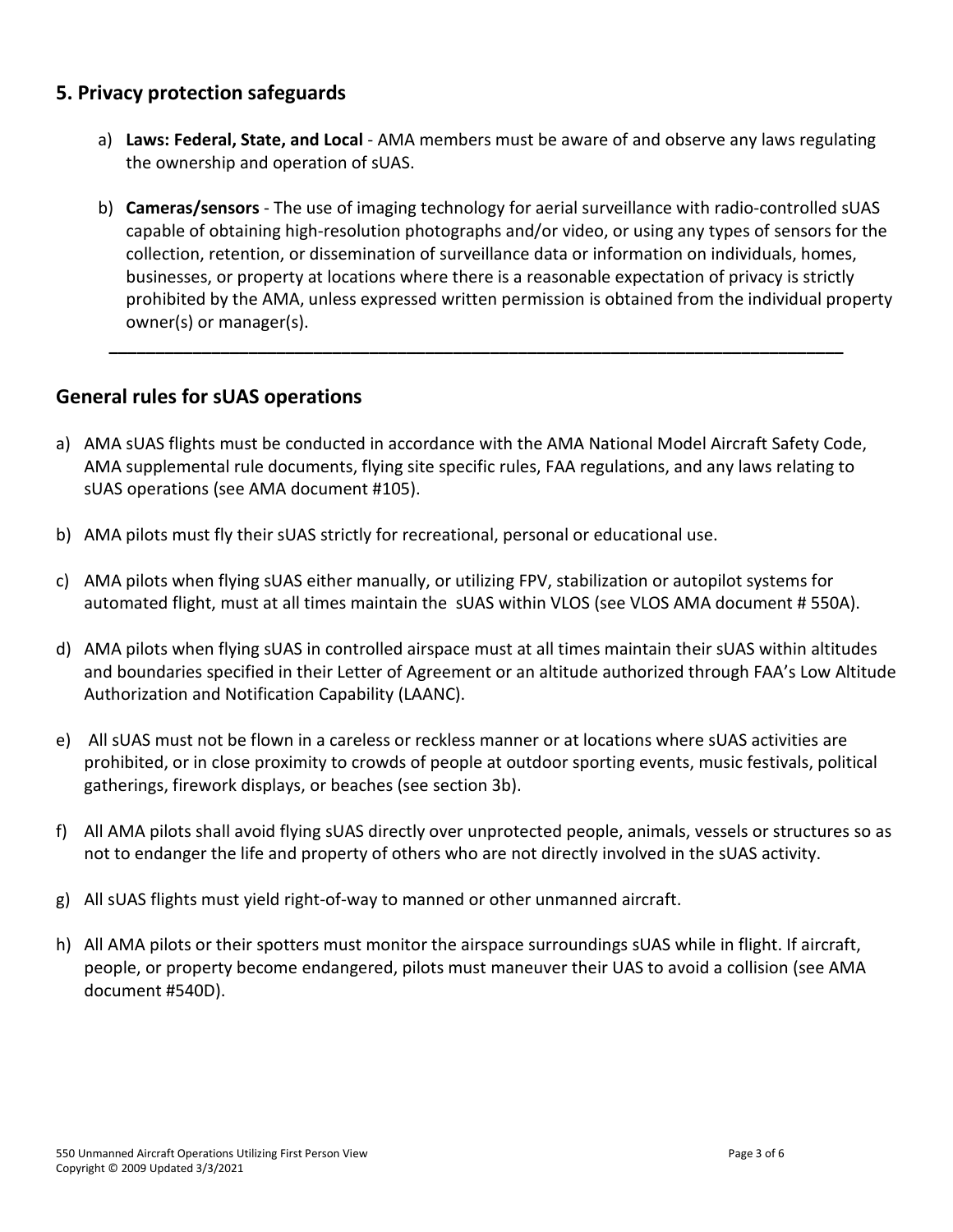# **Definition of Terms** (To be included with **AMA Documents #550 and #560 in last sections**)

## **AMA FPV novice pilot**

An AMA member learning to fly FPV with an experienced AMA RC pilot providing flight instruction and serving as an FPV spotter.

## **AMA pilot/operator**

An AMA member who is capable of manually operating an RC transmitter to control a sUAS flight path within its safe, intended flight envelope without losing control or having a collision.

## **AMA FPV pilot/operator**

An AMA pilot who is capable of maintaining stable flight of an FPV sUAS within its intended flight envelope while flying by FPV without losing control or having a collision.

## **AMA FPV spotter/visual observer**

An experienced AMA RC pilot who has been briefed by the AMA FPV pilot on the tasks, responsibilities, and procedures involved in being a spotter, is capable and mature enough to perform the duties.

## **Automated Flights**

The use of an autopilot system to control the flight path of a sUAS/model aircraft. The level of automation/autonomy does not totally remove the AMA pilot from control capability since he/she has VLOS of the sUAS and can activate and deactivate the automation.

## **Autopilot systems**

Used to stabilize and control the flight path of a sUAS without assistance from a pilot. The autopilot system incorporates a microcontroller, inertial measurement unit, GPS receiver, and an altitude sensor. A laptop with mission software allows the pilot to program and save navigable waypoints to the autopilot system's memory for automated flight.

## **Buddy-box system**

A flight-training system that has one transmitter operating as the master controller, while a second transmitter is linked/slaved to it, allowing dual control of a sUAS. The operator of the master transmitter allows one or the other transmitter to control the sUAS. Although this system is commonly used for training novice fliers, it is also useful in situations where an experienced pilot may have an increased likelihood of needing a second pilot's assistance in maintaining control of the sUAS. It might also be helpful in assisting pilots with physical limitations, flying in congested environments, during times of reduced visibility, or anytime during FPV flight when a timely transfer of control might be beneficial.

## **Controlled airspace**

Controlled airspace is a generic term that covers the different classifications of airspace and defined dimensions within which air traffic control (ATC) service is provided in accordance with the airspace classification. Controlled airspace consists of Class A, B, C, D, and E.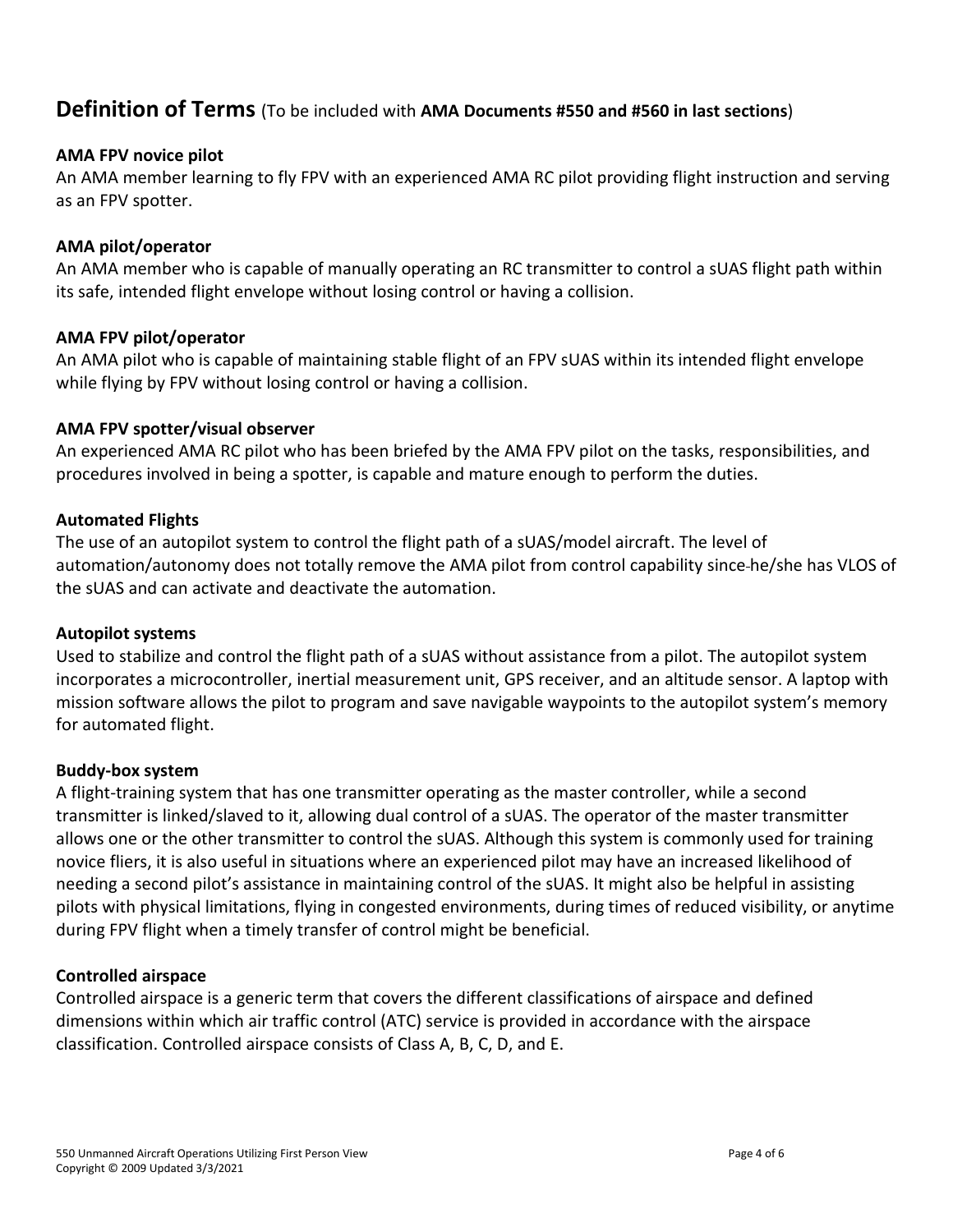## **Essentials flight systems**

Any systems or components necessary to maintain stable flight within a model aircraft's flight envelope. This includes primary RC systems and any stabilization or gyros required to maintain stability and heading in certain types of sUAS/model aircraft that would be uncontrollable or unstable without their use.

#### **First-Person View (FPV)**

Refers to the operation of a radio controlled sUAS/model aircraft using an onboard camera's cockpit view to orient and control the aircraft's flight path.

#### **Flight envelope**

The range of airspeeds, attitudes, altitudes, and flight maneuvers that a sUAS can safely perform/operate for its intended use.

#### **FPV aircraft**

An RC sUAS equipped with a video transmitter to send real-time video images from an onboard camera to a ground-based receiver for display on a pilot's video monitor/goggles. (FPV sUAS types include fixed-wing, rotary-wing, and multirotor platforms.)

#### **LAANC**

LAANC is the Low Altitude Authorization and Notification Capability. LAANC provides UAS pilots with access to controlled airspace at or below 400 feet, and Air Traffic Professionals with visibility into where and when UAS are operating.

## **Model Aircraft, small Unmanned Aircraft Systems (sUAS), Unmanned Ariel Vehicles (UAV), Remotely Piloted Aircraft, and Drones**

Remotely controlled and/or autopilot controlled unmanned aircraft capable of sustained flight in the atmosphere. The small sUAS have a maximum weight of 55 pounds.

#### **Multirotor**

A remote-controlled model aircraft whose lift and flight path are derived from the aerodynamic forces acting on more than one powered rotors that are turning about vertical axes and includes tricopters, quadcopters, hexacopters, and octocopters, etc.

#### **Non-essential flight systems**

Any systems or components that are not necessary to maintain stable flight within the sUAS flight envelope. This includes autopilot or stabilization systems that can be activated and deactivated in flight by the pilot without affecting stable flight.

#### **Park Pilot aircraft**

A remote-controlled sUAS limited to 2 pounds in weight, speeds less than 60 mph, and designed for park flying in small urban area locations.

#### **RC test flight**

Requires an AMA pilot to manually operate an RC transmitter to control a sUAS flight path and determine if the aircraft is capable of maintaining stable flight within its safe intended flight envelope. **Uncontrolled-airspace**